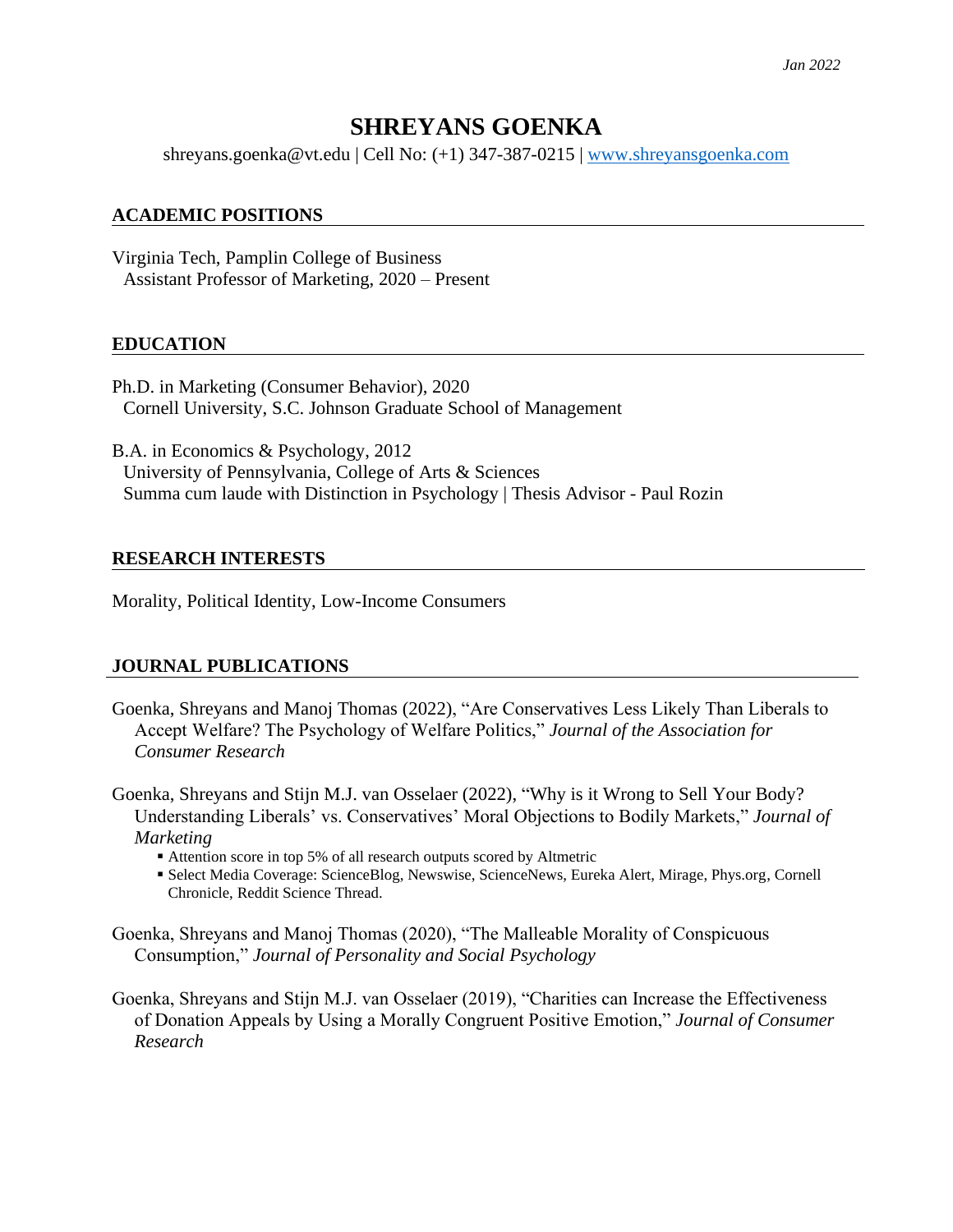### **RESEARCH IN PROGRESS**

"Price Partitioning for Socio-Moral Surcharges", with Rajesh Bagchi, *manuscript in preparation*

"Morality Alters the Pursuit of Sensory Pleasure," with Manoj Thomas, *manuscript in preparation*

■ ACR-Sheth dissertation award (honorable mention), 2019

- "Media Bias and AI", with Angela Yi and Mario Pandelaere, *manuscript in preparation*
- "Firm size and Moral Perceptions", with Frank May & Beatriz Eugenia Lopez, *manuscript in preparation*

"Blame towards Social Media Platforms", with Mario Pandelaere, *data collection*

### **HONORS/AWARDS**

- ACR-Sheth Dissertation Award (honorable mention), 2019
- Fellow, AMA-Sheth Doctoral Consortium, 2018
- Bartholomew Family Ph.D. Scholarship Award, 2017 & 2018
- John P. Sabini Award for Excellence in Undergraduate Research, 2012
- Summa Cum Laude, University of Pennsylvania, 2012
- Psychology Department Honors, University of Pennsylvania, 2012
- Psi Chi Honor Society in Psychology, 2012
- Dean's List, University of Pennsylvania, 2009-2011

## **INVITED TALKS**

- Nov 2021 Pamplin Marketing Advisory Board, Virginia Tech
- Sept 2021 NUS Business School
- Oct 2019 Kellogg, Northwestern University
- Oct 2019 McDonough, Georgetown University
- Sept 2019 Pamplin, Virginia Tech
- Sept 2019 Anderson, UCLA
- Sept 2019 Mendoza, University of Notre Dame
- Sept 2019 Kelley, Indiana University

### **CONFERENCE PRESENTATIONS**

*\* indicates presenter*

Goenka, Shreyans\* and Manoj Thomas, "Are Conservatives Less Likely Than Liberals to Accept Welfare? The Psychology of Welfare Politics," *Society for Consumer Psychology, March 2022 (virtual)*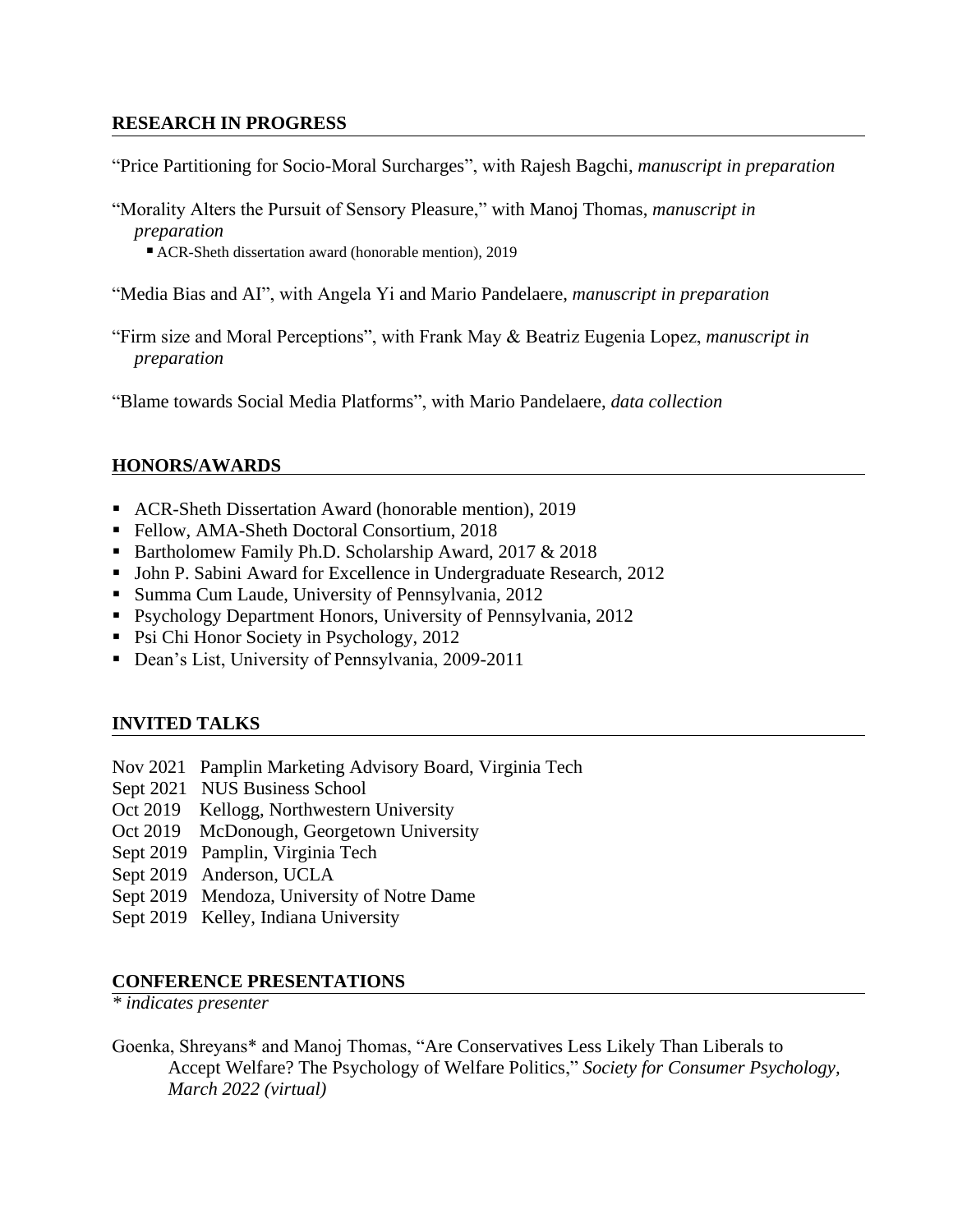- Goenka, Shreyans\* and Manoj Thomas, "The Moral Suppression of Sensory Consumption," *Society for Consumer Psychology, March 2022 (virtual)*
- Goenka, Shreyans\* and Manoj Thomas, "Are Conservatives Less Likely Than Liberals to Accept Welfare? The Psychology of Welfare Politics," *Association for Consumer Research, October 2021 (virtual)*
- Goenka, Shreyans\* and Stijn M.J. van Osselaer, "Why is it Wrong to Sell Your Body? Understanding Liberals' vs. Conservatives' Moral Objections to Bodily Markets," *Association for Consumer Research, October 2021 (virtual)*
- Goenka, Shreyans\* and Manoj Thomas, "The Malleable Morality of Conspicuous Consumption," *Society for Consumer Psychology, Savannah, February 2019*
- Goenka, Shreyans\* and Stijn M.J. van Osselaer, "Comparing the Effects of Compassion vs. Gratitude on Prosocial Preferences," *Society for Consumer Psychology, Savannah, February 2019*
- Goenka, Shreyans\* and Soo Kim, "How Gratitude Promotes Equanimity but Not Apathy," *Society for Consumer Psychology Boutique Conference, New York City, June 2017*
- Goenka, Shreyans\* and Manoj Thomas, "How Gratitude Affects Preferences," *Society for Consumer Psychology, San Francisco, February 2017*
- Goenka, Shreyans\* and Manoj Thomas, "How Gratitude Affects Preferences," *Symposium on meaning and alienation in consumption, Munich, January 2017*
- Goenka, Shreyans\* and Manoj Thomas, "Assimilating Consummatory Behaviors & Contrasting Instrumental Behaviors," *Society for Consumer Psychology, St. Pete's Beach, February 2016*

#### **TEACHING EXPERIENCE**

Virginia Tech

Fall 2021, Consumer Behavior (Instructor Rating 5.72/6.00) Fall 2020, Consumer Behavior (Instructor Rating 5.71/6.00)

Cornell University

Fall 2017, Intro Marketing Management (Instructor Rating 4.58/5.00)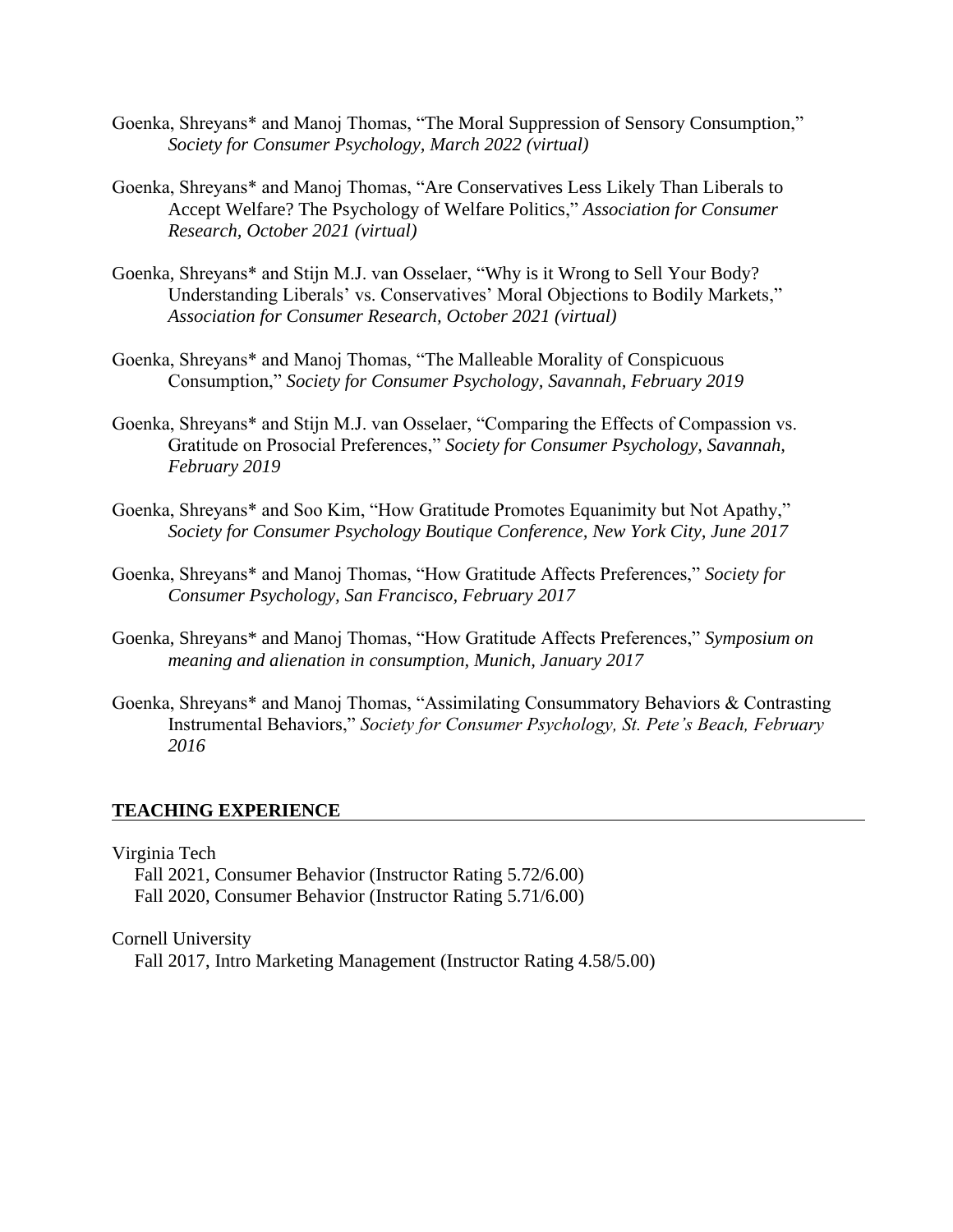### **DEIB INITIATIVES**

Chair of Marketing Department's DEIB Committee, 2021-Present

As chair of the committee, I have implemented several initiatives to promote diversity, equity, inclusion, and belonging for marketing students. These initiatives include:

- Helped faculty diversify course materials and improve inclusive measures in their respective courses.

- Launched a mentoring program to connect faculty with students from different backgrounds (URM, LGBTQ, First Generation, etc.)

- Coordinated events and mixers to allow a chance for under-represented students to interact with faculty.

Member of LGBTQ+ Faculty Caucus, 2020 – Present

As member of the caucus, I have helped advocate for inclusive policies and diversity initiatives at the university level.

#### **SERVICE**

Editorial Service:

Co-Editor for Journal of Association of Consumer Research, Morality and Consumption Issue (to be published in January 2025)

Ad hoc reviewer for the following journals: Journal of Marketing Research Journal of Consumer Psychology Journal of Association of Consumer Research

Program committee member/reviewer for the following conferences and grants: ACR, SCP, EMAC Conferences National Science Foundation Grant ACR-Sheth Dissertation Grant

Service to University (VTech) Recruiting Committee, 2020 Undergraduate Research Program Coordinator, 2020-21

Doctoral Student Advising Myojoong Kim (committee member) Yandou Lu (committee member) Angela Yi (committee member)